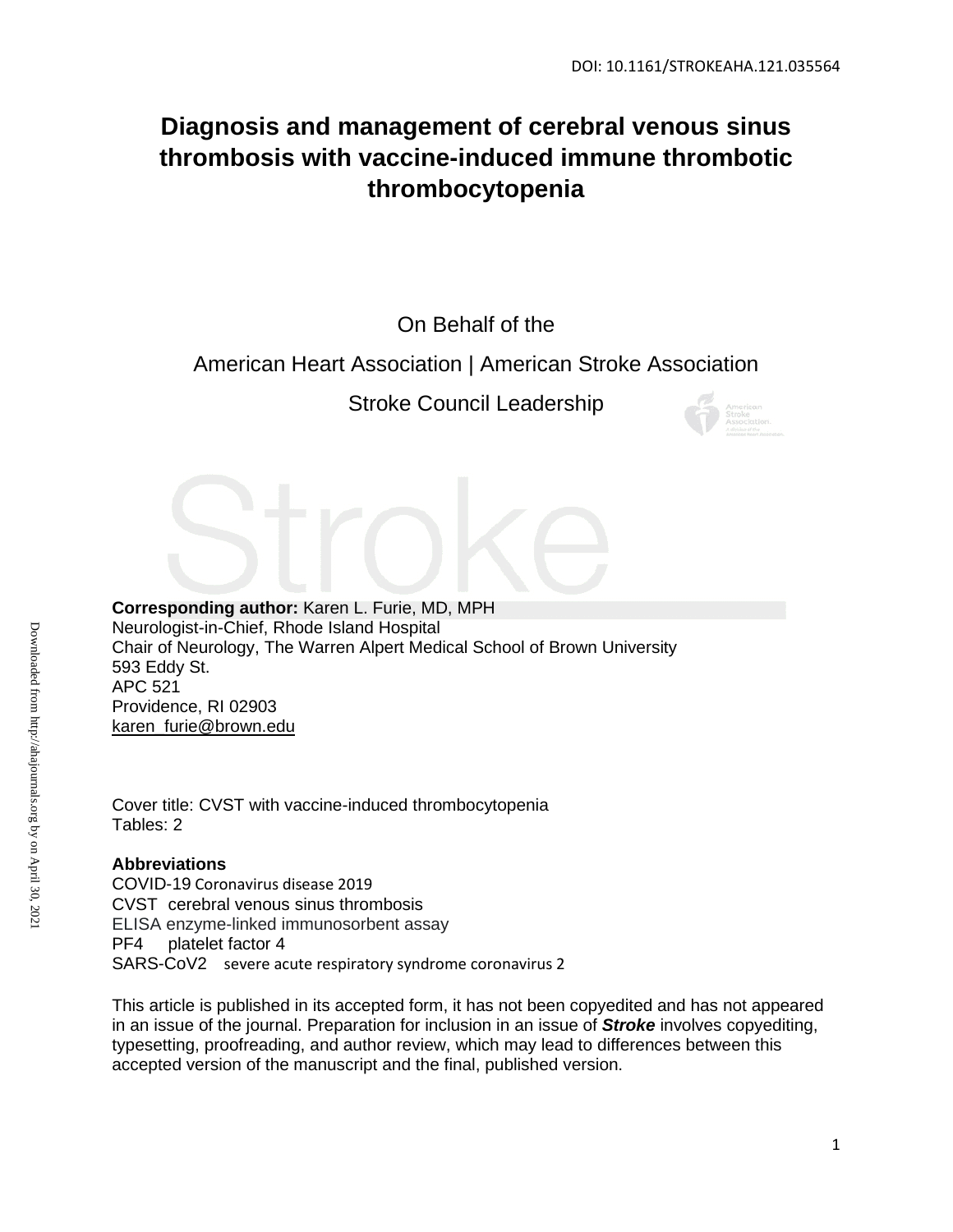Cerebral venous sinus thrombosis (CVST) is a rare manifestation of cerebrovascular disease.<sup>1-4</sup> Recent reports from the Centers of Disease Control and the U.S. Food and Drug Administration identified six cases of CVST associated with thrombocytopenia in U.S. patients who had received the Ad26.COV2.S (Janssen) Coronavirus disease 2019 (COVID-19) vaccine. Similar thromboembolic events were reported in Europe following ChAdOx1 nCoV-19 (AstraZeneca) vaccination. Both the Ad26.COV2.S and ChAdOx1 nCoV-19 vaccines contain adenoviral vectors. In contrast, there have been no cases of CVST reported with thrombocytopenia following administration of 182 million mRNA SARS-Cov2 vaccines.<sup>5</sup> While awaiting further information on the causal nature of the relationships of vaccines to CVST with thrombocytopenia, clinicians should be aware of the symptoms to facilitate recognition of potential cases of CVST in patients receiving these vaccinations. The goal of this report is to heighten awareness of the apparent association between adenovirus SARS-CoV2 vaccinations and CVST with vaccine-induced immune thrombotic thrombocytopenia (VITT) and suggest approaches to management.

# **CVST Epidemiology and Risk Factors**

CVST is an uncommon cerebrovascular disorder. 1-4 There are other terms used in literature, including dural sinus thrombosis, venous sinus thrombosis, and cerebral venous thrombosis. Previous studies and systematic reviews highlighted the epidemiology and risk factors.<sup>1-4</sup> CVST most commonly affects young adults (mean age 35-40 years), predominantly women of childbearing-age.<sup>1, 6, 7</sup> Risk factors for CVST are similar to those for venous thromboembolism; over 80% of patients with CVST have at least one identifiable risk factor for thrombosis and half have multiple predisposing factors. Most common transient risks factors include temporary medical conditions, such as pregnancy and puerperium, exposure to drugs (oral contraceptives, chemotherapy), central nervous system or ear and face infections, and head trauma.<sup>1, 6, 8</sup> Chronic risk factors include hereditary or acquired thrombophilias, autoimmune diseases and cancer. <sup>1, 6, 8</sup> Thrombocytopenia is an uncommon primary cause of CVST.<sup>9</sup> Prior to the COVID-19 pandemic, registries showed a low prevalence and magnitude of the association between thrombocytopenia and CVST (Table 1).

It is important to recognize that infection with SARS-CoV2, or COVID-19, is a risk factor for CVST. A retrospective analysis using electronic health records showed the incidence of CVST after COVID-19 was 39.0 per million people (95% CI, 25.2–60.2) compared to any two-week period in the pre-COVID-19 epoch (0.41 per million people). <sup>15</sup> One study (initially published as a preprint) showed that the incidence of CVST associated with COVID-19 was 10-fold higher than after receiving BNT162b2 (Pfizer) or mRNA-1273 (Moderna) vaccines (39.0 per million people (95% CI, 25.2–60.2) versus 4.1 per million people (95% CI 1.1–14.9), adjusted RR=6.36,  $P<.001$ ).  $15$ 

# **Symptoms of CVST**

The signs and symptoms of CVST are diverse and may mimic many other neurological disorders, making diagnosis challenging. Symptoms reflect the location of the vein or sinus affected; in some cases, multiple locations may be affected simultaneously. Presentations of CVST may be roughly divided into four syndromes: (1) isolated headache or increased intracranial pressure; (2) focal neurological presentations; (3) subacute encephalopathy; and (4) cavernous sinus syndrome/multiple cranial neuropathies.

Headache is frequent in CVST, present in approximately 90% of patients.<sup>9</sup> Headache may be accompanied by increased intracranial pressure, due to failure of blood to drain properly from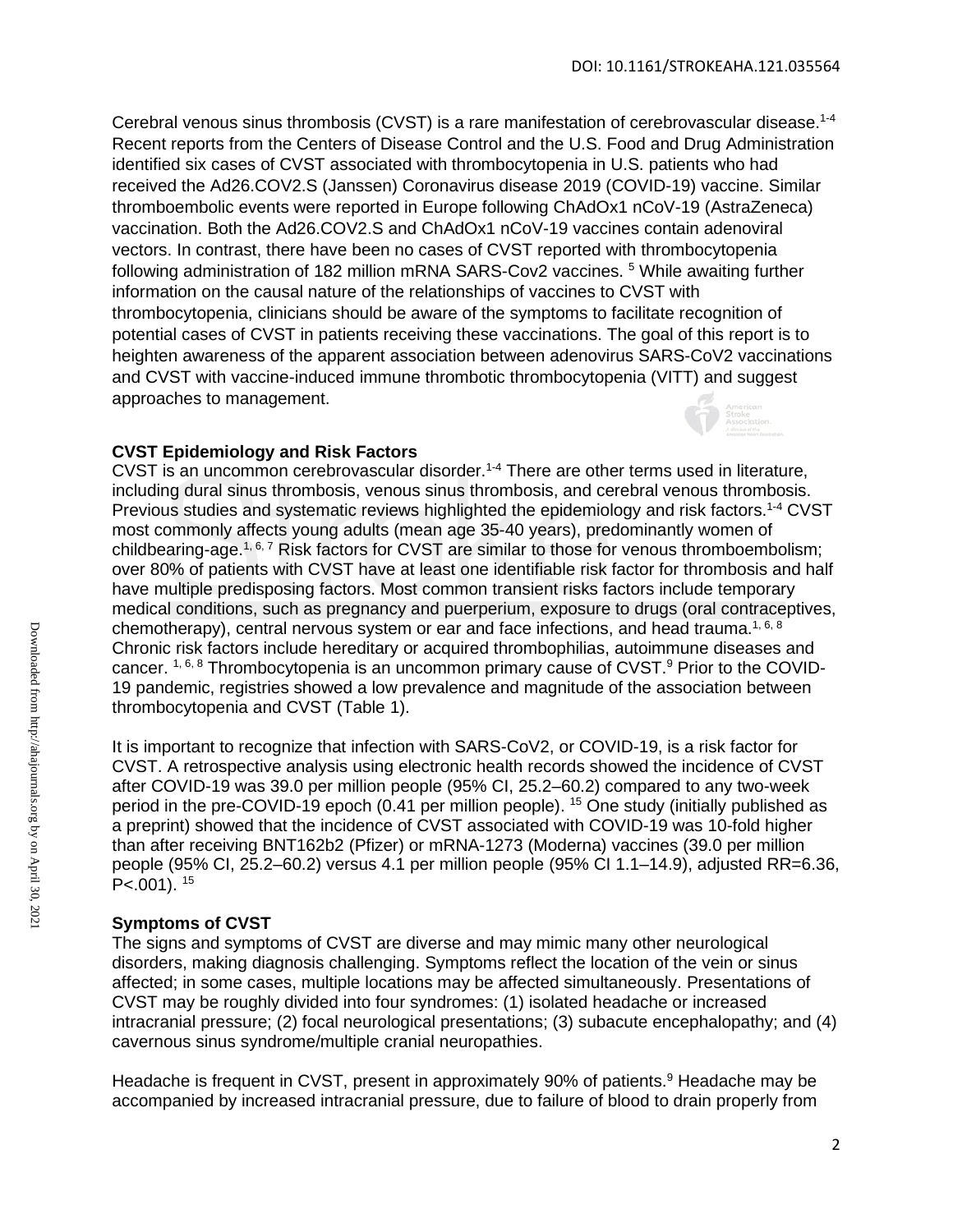the brain, with papilledema and sixth nerve palsies. In one series of 160 consecutive patients with sinus thrombosis, 37% had isolated intracranial hypertension without focal signs or symptoms.<sup>16</sup> Most had papilledema, and sixth nerve palsies could be either unilateral or bilateral. Visual loss from optic nerve damage also occurred in some cases. In another study, however, 17 (14%) of 123 consecutive patients with CVST presented with isolated headache, without evidence of increased intracranial pressure, indicating the need for a high index of suspicion for the disorder in patients presenting with headache.<sup>17</sup> In 15 of these 17 patients, the lateral sinus was involved. The headache in CVST may be diffuse or localized, it is persistent and often progresses over days to weeks.<sup>18</sup> In some cases, it is intermittent. Severity is variable. It is usually refractory to analgesics. The headache may worsen with recumbency or Valsalva maneuver, as is typical with increased intracranial pressure. More acute presentations consistent with migraine or thunderclap headache may occur. On rare occasions, scalp edema or dilated scalp or orbital veins may also be seen.

Patients often present with focal neurological deficits and seizures. Focal deficits depend on the area of the brain affected, but most often include hemiparesis, aphasia, or visual loss. One feature that may distinguish the focal deficits of CVST from those of more commonly encountered ischemic infarcts and primary intracerebral hemorrhage is their bilateral nature, particularly when the superior sagittal sinus, which drains both hemispheres and is the most commonly involved venous sinus  $(62%)$ , is affected.<sup>9</sup> Another distinguishing characteristic is their progressive nature, as the deficit in arterial occlusions tends to be maximal at onset, particularly for cardiac emboli. In the International Study on Cerebral Vein and Dural Sinus Thrombosis, symptom onset was <48 hours in about 1/3 of patients, 48 hours to 30 days in just over half of patients, and more than 30 days in almost 10% of patients. Seizures also occur more commonly with CVST (~40%) than with other stroke subtypes. <sup>9</sup>

Some patients with thrombosis of the deep cerebral veins may develop a subacute encephalopathy, with confusion and lethargy. <sup>1</sup> This syndrome is due to edema of bilateral thalami, basal ganglia, or other deep structures drained by these veins. If untreated, the syndrome can progress to coma and death. Imaging may appear to show devastating injury, but with timely treatment, recovery can be complete as edema resolves.

# **CVST Associated with Vaccine Induced Thrombocytopenia (VITT)**

The Ad26.COV2.S (Janssen) and ChAdOx1 nCoV-19 (AstraZeneca) vaccines contain replication-incompetent adenoviral vectors, human Ad26.COV2.S and chimpanzee ChAdOx1, respectively, that encode the spike glycoprotein on SARS-CoV-2. It is believed that leakage of DNA from the adenovirus infected cells binds to platelet factor 4 (PF4) and triggers the production of auto-antibodies. <sup>5</sup>

# *Clinical Characteristics of CVST with VITT*

Among the symptoms of the women who experienced CVST after receiving the Ad26.COV2.S (Janssen) adenovirus-based SARS-CoV-2 vaccine in the US, the most common symptom was headache. <sup>5</sup> Symptom onset occurred 6-13 days after receipt of the vaccine. The age range was 18-48 years. Five of 6 patients presented with headache, one of whom also had vomiting and one lethargy. A sixth patient had back pain. Two had hemiparesis, one aphasia, one neglect, and one loss of consciousness. Two patients had abdominal pain due to portal vein thrombosis. Several of the cerebral sinuses were affected. Patients were treated with heparin (n=4), nonheparin anticoagulants (n=5), platelets (n=3), intravenous immunoglobulin (n=3). At least one patient died. Additional clinical details are described in Table 2.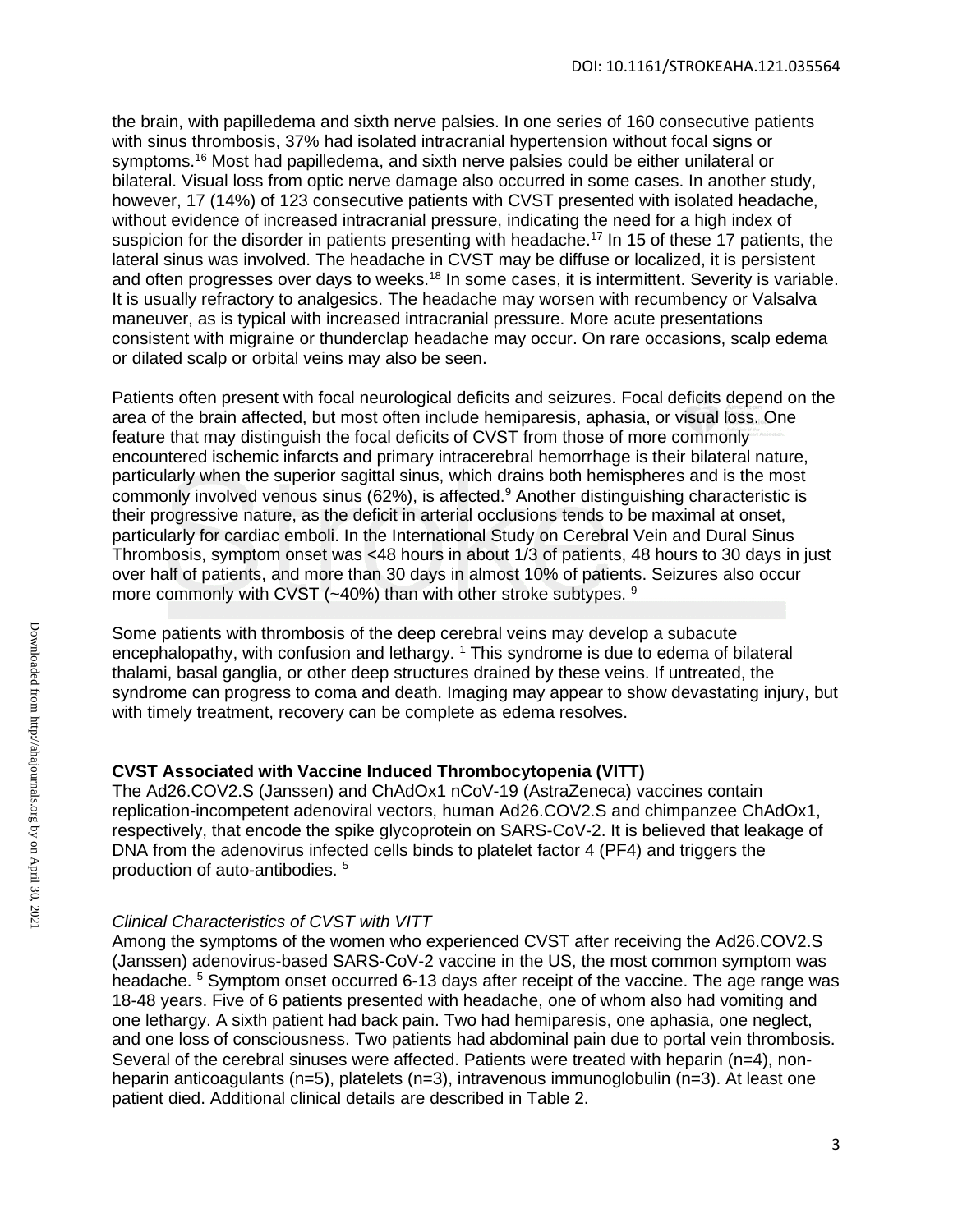Similar reports from Europe describe thrombocytopenia and venous thrombosis after the ChAdOx1 nCoV-19 vaccine (AstraZeneca). Symptoms began 5-24 days after the first dose of the 2-shot vaccination. All had thrombocytopenia. In Germany, eleven patients (9 women) aged 22-49 developed venous thrombosis. Nine had CVST, 3 had splanchnic-vein thrombosis and 3 had pulmonary embolism. <sup>12</sup> In Norway, five patients presented with venous thrombosis and thrombocytopenia 7 to 10 days after receiving the first dose of ChAdOx1 nCoV-19 (AstraZeneca) vaccine. The patients were 32 to 54 years of age. <sup>13</sup> In the UK, 23 patients with antibodies to platelet factor 4 (PF4) after ChAdOx1 nCoV-19 vaccination were described. The age range was 21 to 77 years and 61% were female. Of the 22 patients who presented with thrombosis, 13 had suspected CVST, others had pulmonary embolism (n=4) deep venous thrombosis and bilateral adrenal hemorrhage consistent with infarction (n=1), middle cerebral artery territory ischemic stroke ( $n=2$ ), and portal vein thrombosis ( $n=2$ ). <sup>19</sup>

# **Diagnostic Testing**

In cases of suspected CVST, either magnetic resonance imaging with venogram or computed tomography with venogram can accurately detect CVST.<sup>1</sup> A conventional angiogram is rarely necessary. Blood tests should include complete blood count with platelet count and peripheral smear, a prothrombin time, partial thromboplastin time, fibrinogen, D-dimer, and a PF4 antibody ELISA. In a UK study, PF4 testing with the chemiluminescence HemosIL AcuStar HIT IgG assay (Werfen) was negative but testing with an ELISA was positive. ELISAs included the Lifecodes PF4 IgG assay (Immucor) and the Asserachrom HPIA IgG assay (Stago). <sup>19</sup> Finally, a confirmatory PF4 platelet activation assay (serotonin release assay, P-selectin expression assay, or HIPA) can be obtained if locally available and the PF4 ELISA is low positive or if there is uncertainty regarding the diagnosis.

# **Management**

#### *Acute Management*

There is limited information about optimal treatment of CVST with VITT, but recommendations follow those of heparin induced thrombocytopenia (HIT) given similarities in the two conditions.<br><sup>12, 13, 20</sup>It is strongly suggested that care be provided collaboratively by vascular neurology and hematology, vascular medicine, or other consultant with expertise in managing HIT with cerebral or systemic thrombosis.

Based upon evidence of response in HIT, although there are no published data on efficacy in VITT, intravenous immunoglobulin 1 g/kg body weight daily for 2 days, has been recommended after laboratory testing for PF4 antibodies has been sent.<sup>12, 20, 21</sup>. No heparin products in any dose should be given. Some experts recommend administration of steroids. <sup>22</sup>

Anticoagulation should follow recent guidelines on HIT with thrombosis that recommend alternative anticoagulants to heparin including argatroban, bivalirudin, danaparoid, fondaparinux, or a direct oral anticoagulant (DOAC) at therapeutic anticoagulant dose intensity. 23 Dosing strategy may require alteration if there is severe thrombocytopenia (i.e., <20,000 per mm<sup>3</sup>) or low fibrinogen. Anticoagulation should be used in CVST even in the presence of secondary intracranial hemorrhage as it is necessary to prevent progressive thrombosis to control this bleeding <sup>1</sup>. In severely ill patients, parenteral agents with short half-life are preferred. Platelet transfusion should be avoided.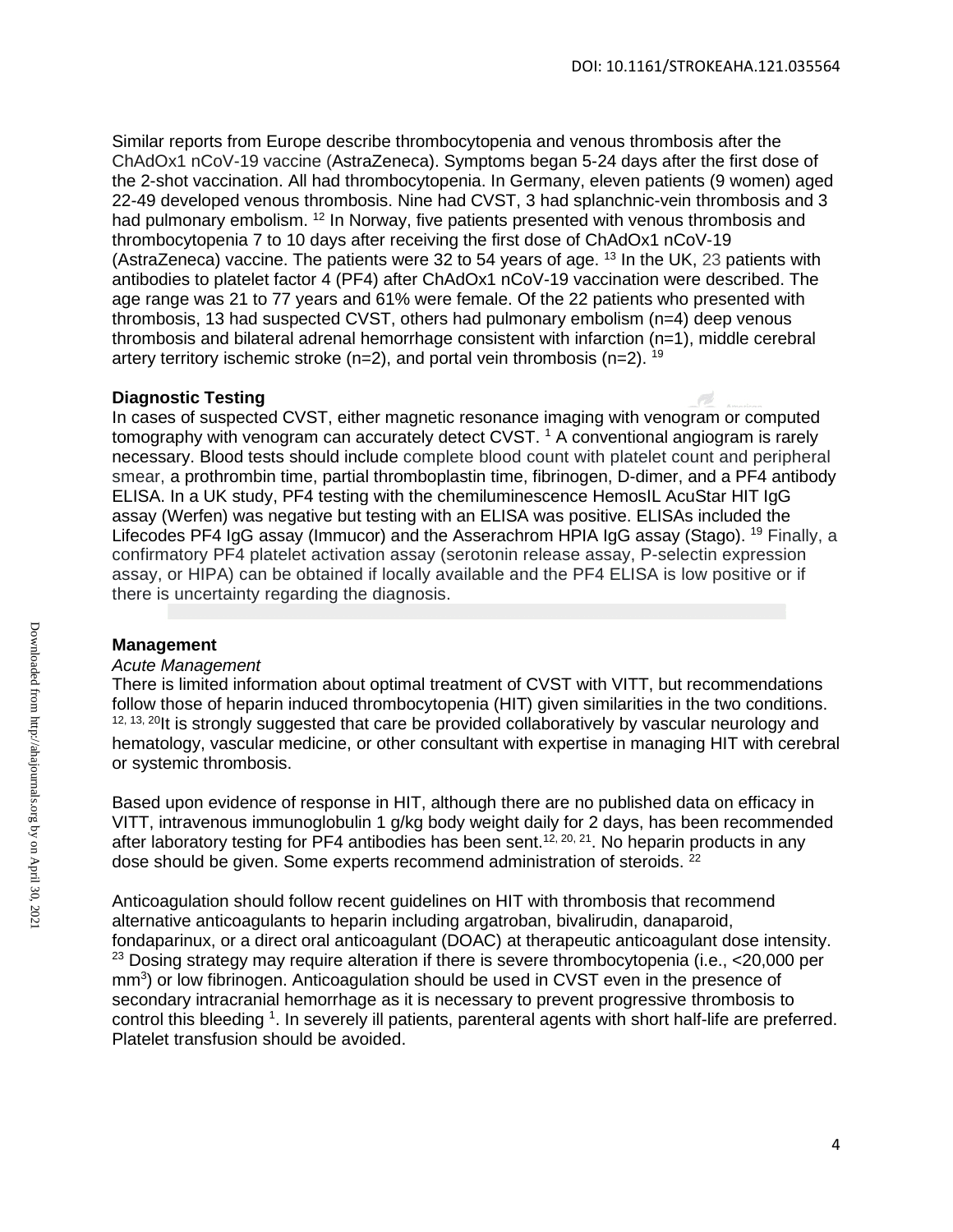#### *Subacute/Chronic Management*

Once there is full platelet count recovery, most patients can be transitioned to an oral anticoagulant if there are no contraindications. The American Society of Hematology 2018 HIT guideline panel provided a conditional recommendation for HIT patients with thrombosis to prefer a direct oral anticoagulant (DOAC) over vitamin K antagonist (VKA). 23 With CVST in the absence of HIT, some experts recommend a DOAC over VKA based upon three factors, observational study data documenting efficacy and safety, one randomized controlled trial, and the known lower rate of cerebral hemorrhage with DOACs compared to VKA's.  $^{24}$ In the RE-SPECT open-label randomized trial of 120 patients with acute CVST, after an initial course of 5-15 days of heparin or low molecular weight heparin, patients were randomized to dabigatran 150 mg twice daily or warfarin. <sup>6</sup> Over 6 months, the primary outcome (major bleeding or recurrent venous thromboembolism) occurred in one (1.7%) patient with dabigatran and two (3.3%) patients with warfarin. These were all major bleeding events, and there were similar rates of recanalization and functional recovery in the two groups. Taken together, we suggest consideration of patient factors and use of a DOAC or vitamin K antagonists once there is full platelet count recovery.

#### **Reporting**

Reporting of certain vaccine side effects is required of US clinicians, and we recommend all thrombosis cases after SARS-CoV2 vaccines (as well as any suspected adverse events) be reported to the Department of Health and Human Services Vaccine Adverse Event Reporting System: [https://vaers.hhs.gov/reportevent.html.](https://nam02.safelinks.protection.outlook.com/?url=https%3A%2F%2Fvaers.hhs.gov%2Freportevent.html&data=04%7C01%7Cmary.cushman%40med.uvm.edu%7Cdcd5a1aeaa224b28dbc608d8ff5910de%7Ced03ff7aba9f420480a6b226316c919d%7C0%7C0%7C637540105284028690%7CUnknown%7CTWFpbGZsb3d8eyJWIjoiMC4wLjAwMDAiLCJQIjoiV2luMzIiLCJBTiI6Ik1haWwiLCJXVCI6Mn0%3D%7C1000&sdata=jqoPYxc6rRv7Sa7tg5317oogvQ1krCvWtCO73ZelRIg%3D&reserved=0) In addition, analysis of all CVST cases during the COVID pandemic would provide a better estimate of incidence and reduce case ascertainment bias.

#### **Limitations and Future Directions**

Much about COVID-19 associated neurological complications remains unknown. There is a considerable risk to patients if scientific data are taken out of context, and without appropriate caveats. 25 For example, reports of vaccine associated CVST may increase vaccine hesitancy, yet the risk of CVST associated with COVID-19 infection is far greater than that associated with vaccination. 15 The particular co-morbidities that might predispose to CVST after vaccination are unknown. Although the presence of PF4 antibodies has been confirmed in cases of vaccine associated CVST with thrombocytopenia, the true prevalence and risk of this antibody are unknown, and case selection bias affecting current knowledge is possible. Asymptomatic individuals after vaccination have not been tested, so whether an association between the vaccine and PF4 antibody, thrombocytopenia, and thrombosis exists or not is not definitive.

Future research must address several critical questions. Most importantly, unbiased population surveys are needed to assess the true risk, if any, of vaccination and CVST. Since spurious associations are always possible in rare disease research, the true prevalence of PF4 antibody formation, thrombocytopenia, and CVST after vaccination must be clarified. Further case series must be viewed with the utmost care and skepticism until population prevalence rates are measured in an unbiased manner. Other research questions concern the mechanisms of venous thrombosis in infected persons. There is a rich literature possible, with many fruitful directions to pursue. Investigators should be encouraged, and funded, to delineate the molecular and cellular mechanisms underlying CVST in COVID-19 or after vaccination.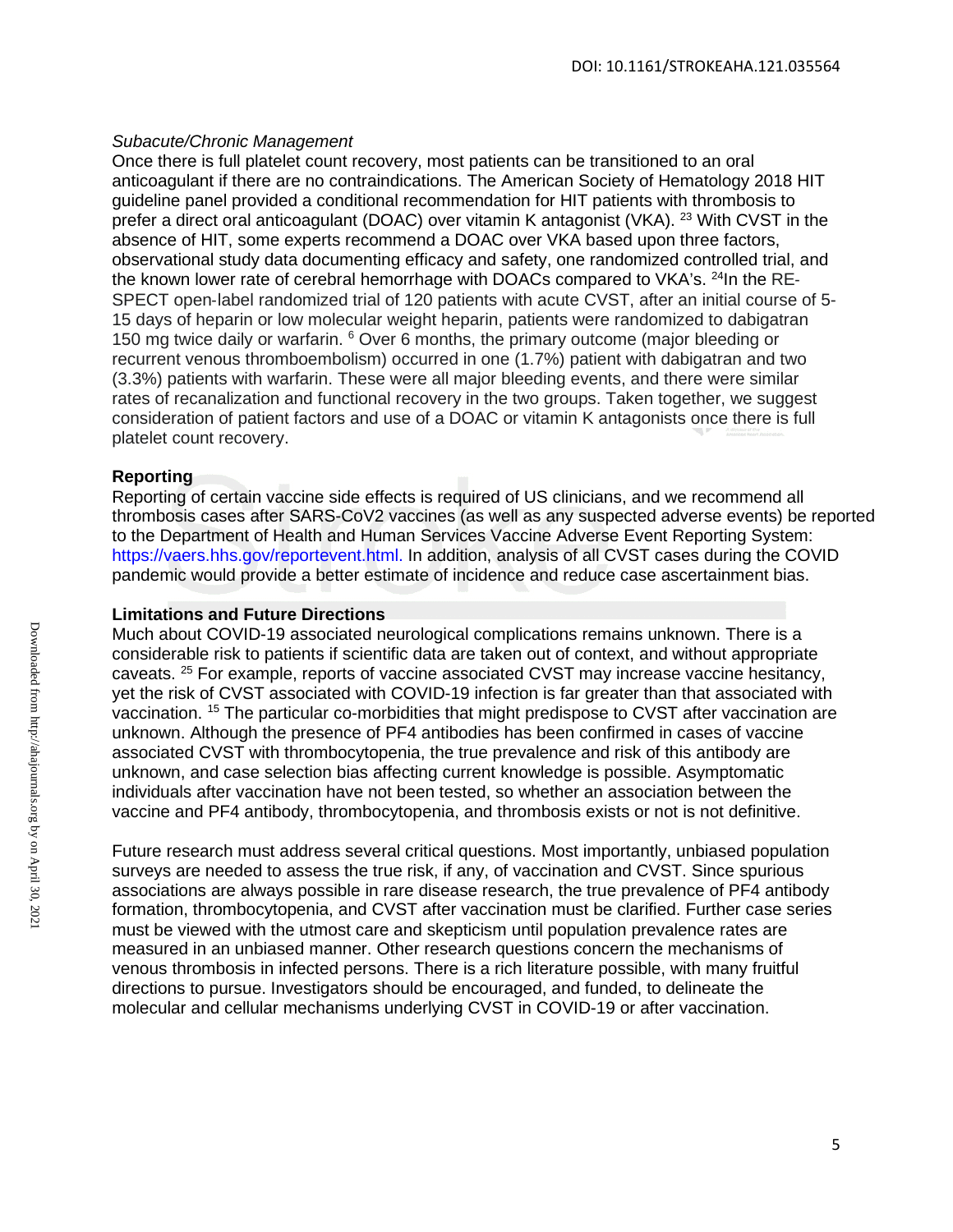#### **Appendix: Writing Group**

Karen L. Furie, MD, MPH, FAHA Mary Cushman, MD, MSc, FAHA Mitchell S.V. Elkind, MD, MS, FAHA, FAAN Patrick D. Lyden, MD Gustavo Saposnik, MD, MPH, PhD, FAHA

#### **Disclosures**

Dr Elkind reports other from UpToDate outside the submitted work; and Dr. Elkind serves as an unpaid Officer of the American Heart Association.

Dr. Saposnik is the Section Editor of Emerging Therapies for the *Stroke* Journal and the Editorin-Chief of the *World Stroke Academy* for the World Stroke Organization.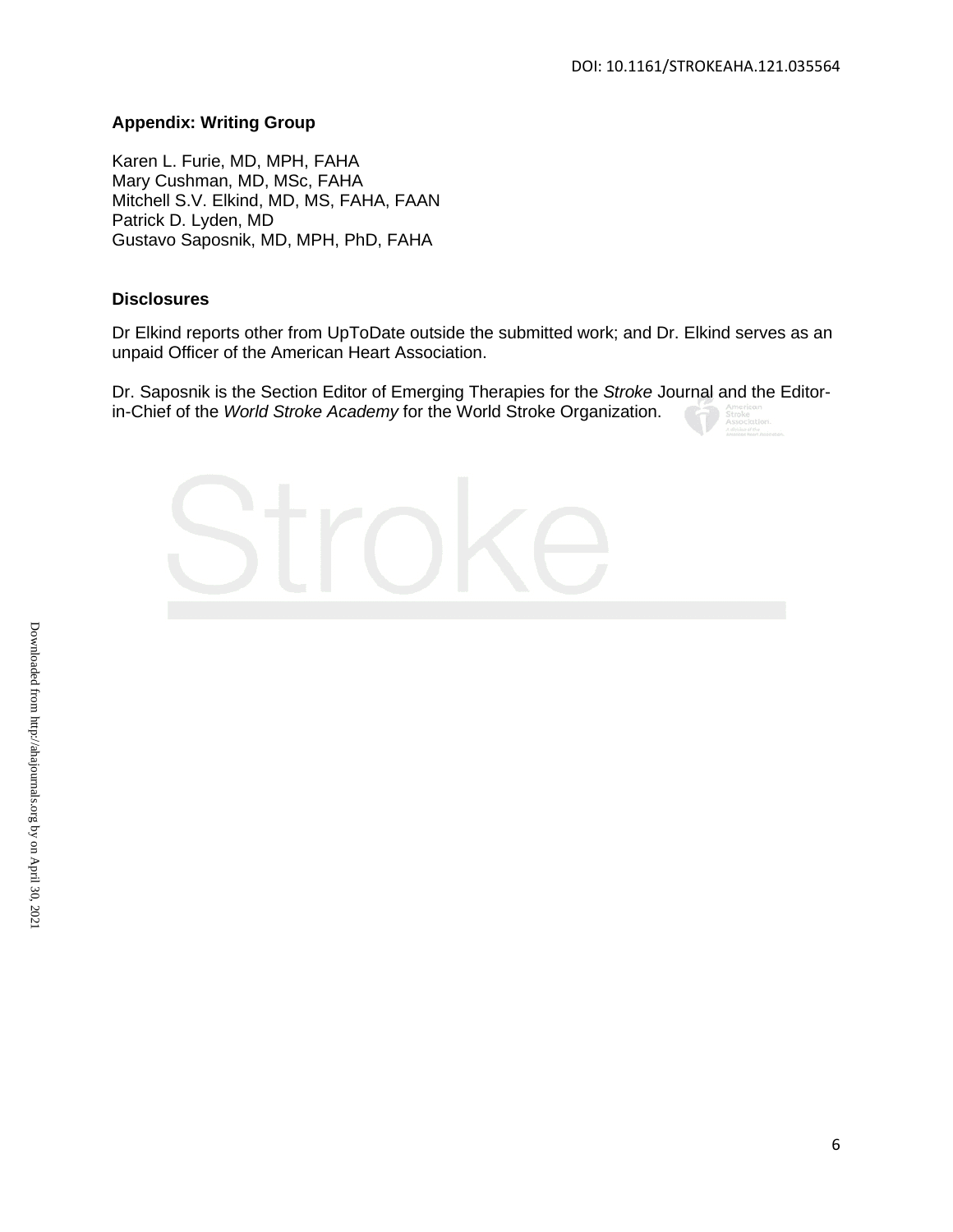# **References**

- 1. Saposnik G, Barinagarrementeria F, Brown RD, Jr., Bushnell CD, Cucchiara B, Cushman M, deVeber G, Ferro JM, Tsai FY, American Heart Association Stroke Council and the Council on Epidemiology and Prevention. Diagnosis and management of cerebral venous thrombosis: A statement for healthcare professionals from the american heart association/american stroke association. *Stroke*. 2011;42:1158-1192.
- 2. Ulivi L, Squitieri M, Cohen H, Cowley P, Werring DJ. Cerebral venous thrombosis: A practical guide. *Pract Neurol*. 2020;20:356-367.
- 3. Alet M, Ciardi C, Aleman A, Bandeo L, Bonardo P, Cea C, Cirio J, Cossio J, Cuculic M, Esnaola MM, et al. Cerebral venous thrombosis in argentina: Clinical presentation, predisposing factors, outcomes and literature review. *J Stroke Cerebrovasc Dis*. 2020;29:105145.
- 4. Idiculla PS, Gurala D, Palanisamy M, Vijayakumar R, Dhandapani S, Nagarajan E. Cerebral venous thrombosis: A comprehensive review. *Eur Neurol*. 2020;83:369-379.
- 5. Advisory Committee on Immunization Practices. Reports of cerebral venous sinus thrombosis with thrombocytopenia after Janssen COVID-19 vaccine. National Center for Immunization & Respiratory Diseases. [Https://www.Cdc.Gov/vaccines/acip/meetings/downloads/slides-2021-04/03-covid](https://www.cdc.gov/vaccines/acip/meetings/downloads/slides-2021-04/03-covid-shimabukuro-508.Pdf)[shimabukuro-508.Pdf.](https://www.cdc.gov/vaccines/acip/meetings/downloads/slides-2021-04/03-covid-shimabukuro-508.Pdf) April 12, 2021.
- 6. Ferro JM, Aguiar de Sousa D. Cerebral venous thrombosis: An update. *Curr Neurol Neurosci Rep*. 2019;19:74.
- 7. Silvis SM, de Sousa DA, Ferro JM, Coutinho JM. Cerebral venous thrombosis. *Nat Rev Neurol*. 2017;13:555-565.
- 8. Bushnell C, Saposnik G. Evaluation and management of cerebral venous thrombosis. *Continuum (Minneap Minn)*. 2014;20:335-351.
- 9. Ferro JM, Canhao P, Stam J, Bousser MG, Barinagarrementeria F, ISCVT Investigators. Prognosis of cerebral vein and dural sinus thrombosis: Results of the international study on cerebral vein and dural sinus thrombosis (iscvt). *Stroke*. 2004;35:664-670.
- 10. Wasay M, Kaul S, Menon B, Dai AI, Saadatnia M, Malik A, Khalifa A, Borhani-Haghighi A, Mehndiratta M, Khan M, et al. Asian study of cerebral venous thrombosis. *J Stroke Cerebrovasc Dis*. 2019;28:104247.
- 11. Duman T, Uluduz D, Midi I, Bektas H, Kablan Y, Goksel BK, et al. A multicenter study of 1144 patients with cerebral venous thrombosis: The venost study. *J Stroke Cerebrovasc Dis*. 2017;26:1848-1857.
- 12. Greinacher A, Thiele T, Warkentin TE, Weisser K, Kyrle PA, Eichinger S. Thrombotic thrombocytopenia after chadox1 ncov-19 vaccination. [published online April 9, 2021] *N Engl J Med*. 2021.
- 13. Schultz NH, Sørvoll IH, Michelsen AE, Munthe LA, Lund-Johansen F, Ahlen MT, Wiedmann M, Aamodt A-H, Skattør TH, Tjønnfjord GE, et al. Thrombosis and thrombocytopenia after chadox1 ncov-19 vaccination. [published online April 9, 2021] *New England Journal of Medicine*. 2021.
- 14. Chougar L, Mathon B, Weiss N, Degos V, Shor N. Atypical deep cerebral vein thrombosis with hemorrhagic venous infarction in a patient positive for covid-19. *AJNR Am J Neuroradiol*. 2020;41:1377-1379.
- 15. Taquet M HM, Geddes JR, Luciano S, Harrison PJ. Cerebral venous thrombosis: A retrospective cohort study of 513,284 confirmed covid-19 cases and a comparison with 489,871 people receiving a covid mRNA vaccine. *[https://osf.io/a9jd](https://osf.io/a9jdq/)q/*. *osf.io* Preprint Version 2 posted online April 15, 2021.
- 16. Biousse V, Ameri A, Bousser MG. Isolated intracranial hypertension as the only sign of cerebral venous thrombosis. *Neurology*. 1999;53:1537-1542.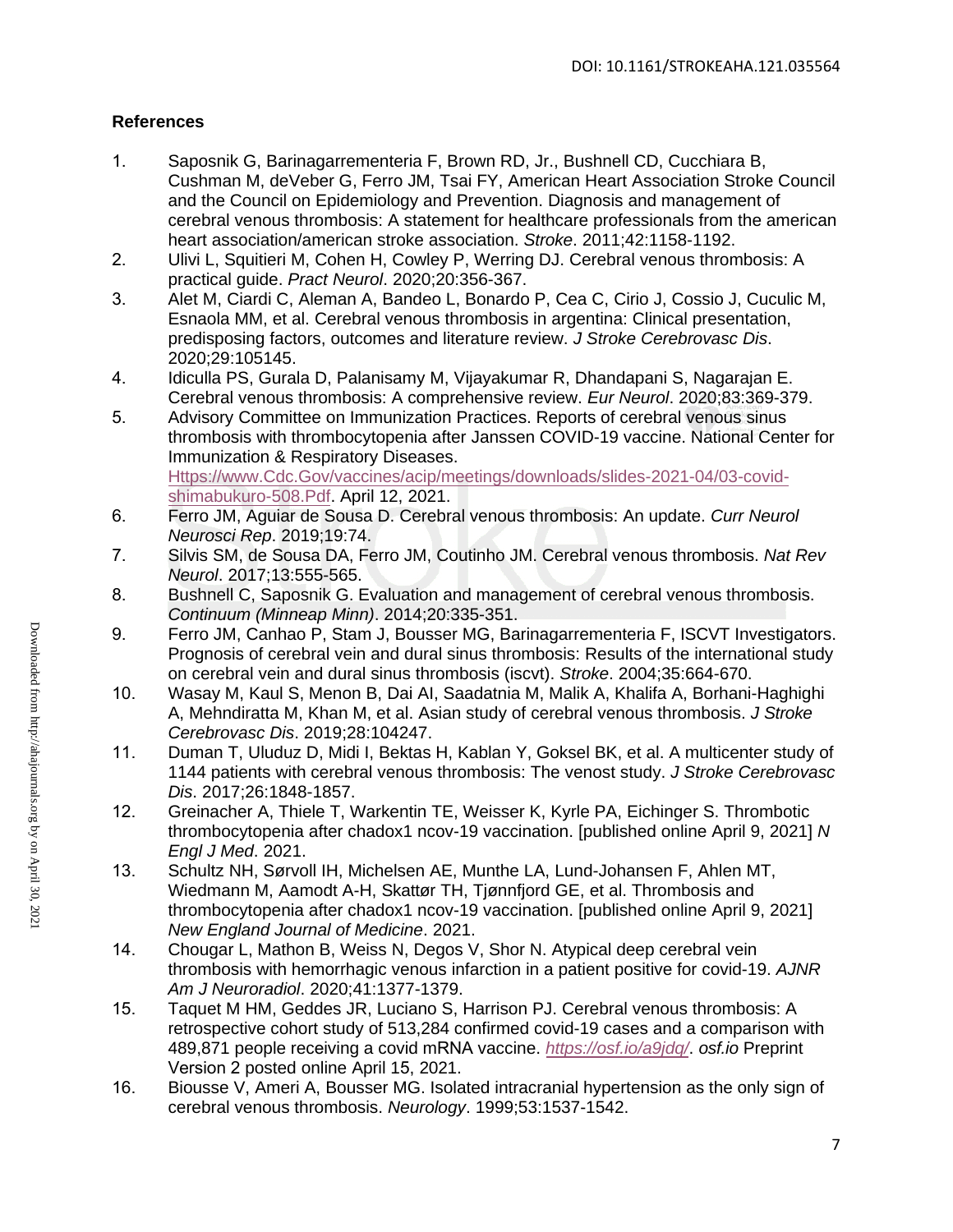- 17. Cumurciuc R, Crassard I, Sarov M, Valade D, Bousser MG. Headache as the only neurological sign of cerebral venous thrombosis: A series of 17 cases. *J Neurol Neurosurg Psychiatry*. 2005;76:1084-1087.
- 18. Agostoni E. Headache in cerebral venous thrombosis. *Neurol Sci*. 2004;25 Suppl 3:S206-210.
- 19. Scully M, Singh D, Lown R, Poles A, Solomon T, Levi M, Goldblatt D, Kotoucek P, Thomas W, Lester W. Pathologic antibodies to platelet factor 4 after chadox1 ncov-19 vaccination. [published online April 16, 2021] *N Engl J Med*. 2021.
- 20. Oldenburg J, Klamroth R, Langer F, Albisetti M, von Auer C, Ay C, Korte W, Scharf RE, Pötzsch B, Greinacher A. Diagnosis and management of vaccine-related thrombosis following astrazeneca covid-19 vaccination: Guidance statement from the gth. [published online April 1, 2021] *Hamostaseologie*. 2021.
- 21. Warkentin TE. High-dose intravenous immunoglobulin for the treatment and prevention of heparin-induced thrombocytopenia: A review. *Expert Rev Hematol*. 2019;12:685-698.
- 22. Cines DB, Bussel JB. Sars-cov-2 vaccine-induced immune thrombotic thrombocytopenia. *N Engl J Med*. 2021.
- 23. Cuker A. Transitioning patients with immune thrombocytopenia to second-line therapy: Challenges and best practices. *Am J Hematol*. 2018;93:816-823.
- 24. Lee GKH, Chen VH, Tan CH, Leow AST, Kong WY, Sia CH, Chew NWS, Tu T-M, Chan BPL, Yeo LLL, et al. Comparing the efficacy and safety of direct oral anticoagulants with vitamin k antagonist in cerebral venous thrombosis. *J Thromb Thrombolysis*. 2020;50:724-731.
- 25. Lyden PD. Stroke, research and science in the time of covid. *Stroke*. 2020;51:2613- 2614.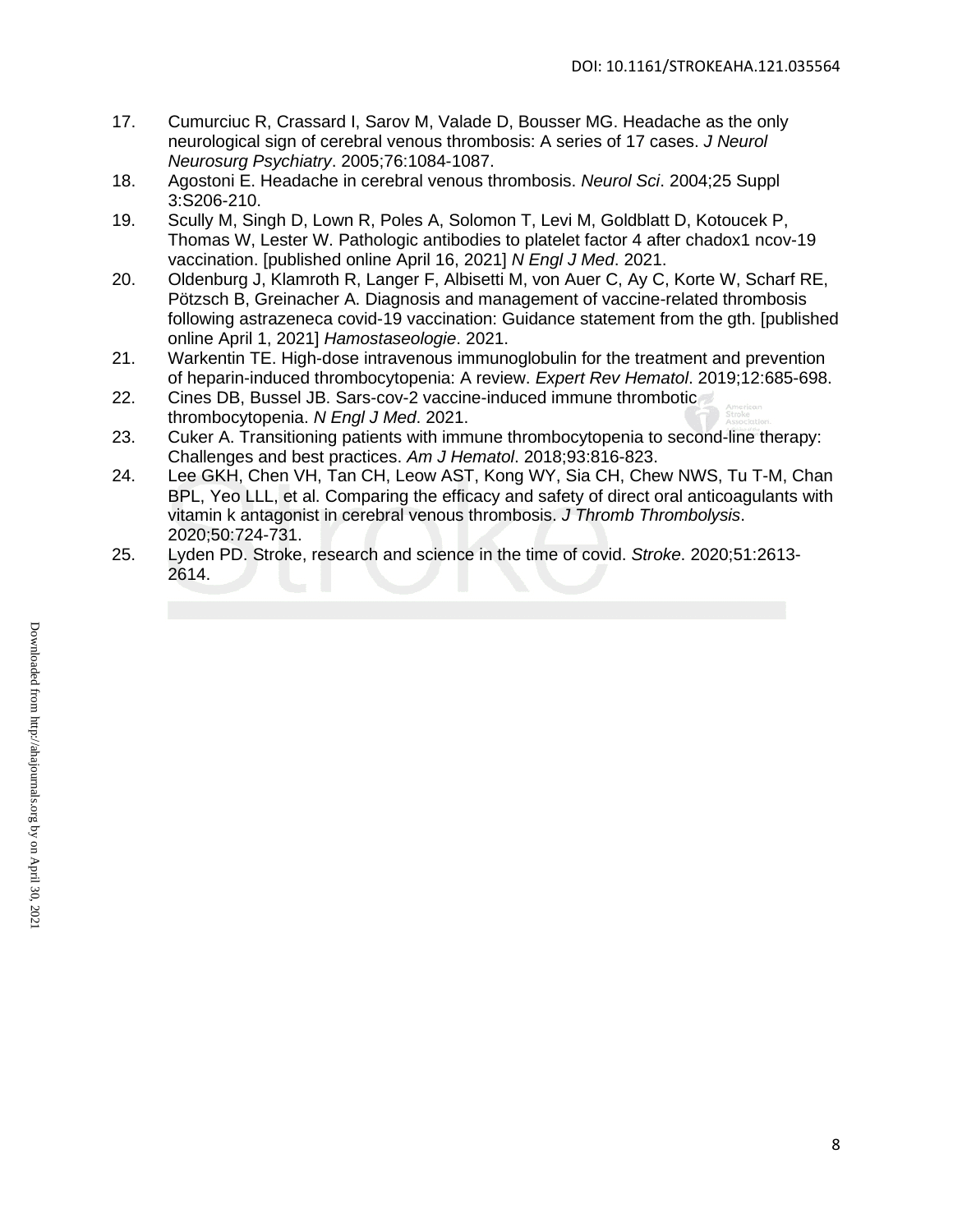# **Table 1. Thrombocytopenia and CVST**

|                                                 | <b>Unrelated to COVID-19 Vaccines</b> |                                                     |                                                                    | <b>COVID-Vaccine era</b>  |                                 |                                 |
|-------------------------------------------------|---------------------------------------|-----------------------------------------------------|--------------------------------------------------------------------|---------------------------|---------------------------------|---------------------------------|
|                                                 | Asian CVT<br>Registry <sup>10</sup>   | <b>VENOST</b><br>Registry <sup>11</sup>             | <b>ISCVT</b><br>Registry <sup>9</sup>                              | COVID-<br>vaccine 12      | COVID-<br>vaccine <sup>13</sup> | COVID-<br>vaccine <sup>14</sup> |
|                                                 |                                       |                                                     |                                                                    |                           |                                 |                                 |
| N                                               | 812                                   | 1144                                                | 624                                                                | 11                        | $\overline{5}$                  | 6                               |
| Age in years,<br>mean (SD) or<br>median (range) | 31 (NA)                               | 80% aged <50<br>yrs (NA)                            | 39 (NA)                                                            | 36 (22-49)                | 39 (32-54)                      | $33(18 -$<br>48)                |
| Gender, female<br>$(\%)$                        | 479<br>(59)                           | 777<br>(68)                                         | 465<br>(75)                                                        | 9<br>(82)                 | $\overline{4}$<br>(80)          | 6<br>(100)                      |
| Number of<br>Countries                          | 9                                     | 1                                                   | 21                                                                 | $\overline{2}$            | 1                               | 1                               |
| Ethnic groups<br>(% )                           | South-<br>Asian                       | Caucasian<br>(100)                                  | White (79)<br>Black (5)<br>Hispanic (9)<br>Asian (3)<br>Others (3) | $\overline{\text{NR}}$    | <b>NR</b>                       | <b>NR</b>                       |
| Geographic<br>location                          | Asia                                  | <b>Turkey</b>                                       | Europe                                                             | Germany<br>and<br>Austria | Norway                          | <b>USA</b>                      |
| N(% )<br>thrombocytopenia                       | 3(0.3)                                | <b>NR</b><br>(thrombocytosis<br>reported as<br>1.1% | <b>NR</b><br>(thrombocytosis<br>reported as<br>$<3%$ )             | 10/11 (91)                | 5/5(100)                        | 6/6 (100)                       |
| Number PF4<br>positive (%)                      | <b>NR</b>                             | <b>NR</b>                                           | <b>NR</b>                                                          | 9/11(82)                  | 5/5(100)                        | 5/6(83)                         |

Numbers between brackets represent %, unless otherwise indicated. NR: not reported PF4: platelet-activating antibodies directed against platelet factor 4